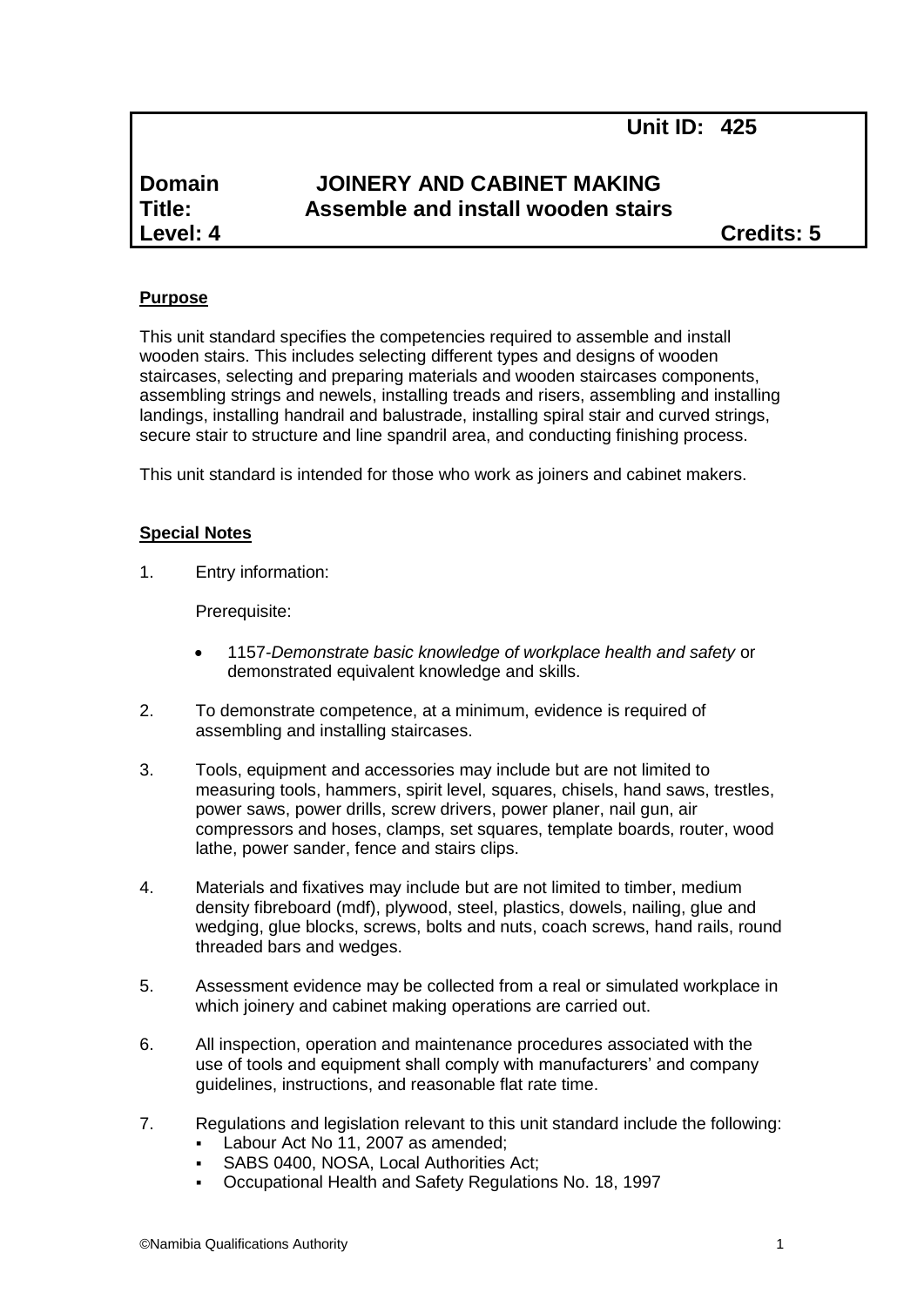and all subsequent amendments.

## **Quality Assurance Requirements**

This unit standard and others within this subfield may be awarded by institutions which meet the accreditation requirements set by the Namibia Qualifications Authority and the Namibia Training Authority and which comply with the national assessment and moderation requirements. Details of specific accreditation requirements and the national assessment arrangements are available from the Namibia Qualifications Authority on [www.namqa.org](http://www.namqa.org/) and the Namibia Training Authority on [www.nta.com.na.](http://www.nta.com.na/)

# **Elements and Performance Criteria**

## **Element 1: Select different types and designs of wooden staircases**

## **Performance criteria**

- 1.1 Different types and designs of wooden staircases are identified.
- 1.2 Different types and designs of wooden staircases are selected for given applications.

## **Element 2: Select and prepare materials and wooden staircases components**

#### **Performance criteria**

- 2.1 Materials for packing and glue blocks are selected and prepared to design requirements.
- 2.2 Components are checked for appropriate locations in stair structure.
- 2.3 Methods for assembling and fixing are determined.

# **Element 3: Assemble strings and newels**

#### **Performance criteria**

- 3.1 Specific position of stair is identified particularly for whole of assembly in place.
- 3.2 Floor level is checked and adjustments made where applicable to foot of newels and strings.
- 3.3 Strings and newels are assembled to design and fixed to specification.
- 3.4 Strings to be fixed to walls are temporarily supported and fixed in position to specification.

# **Element 4: Install treads and risers**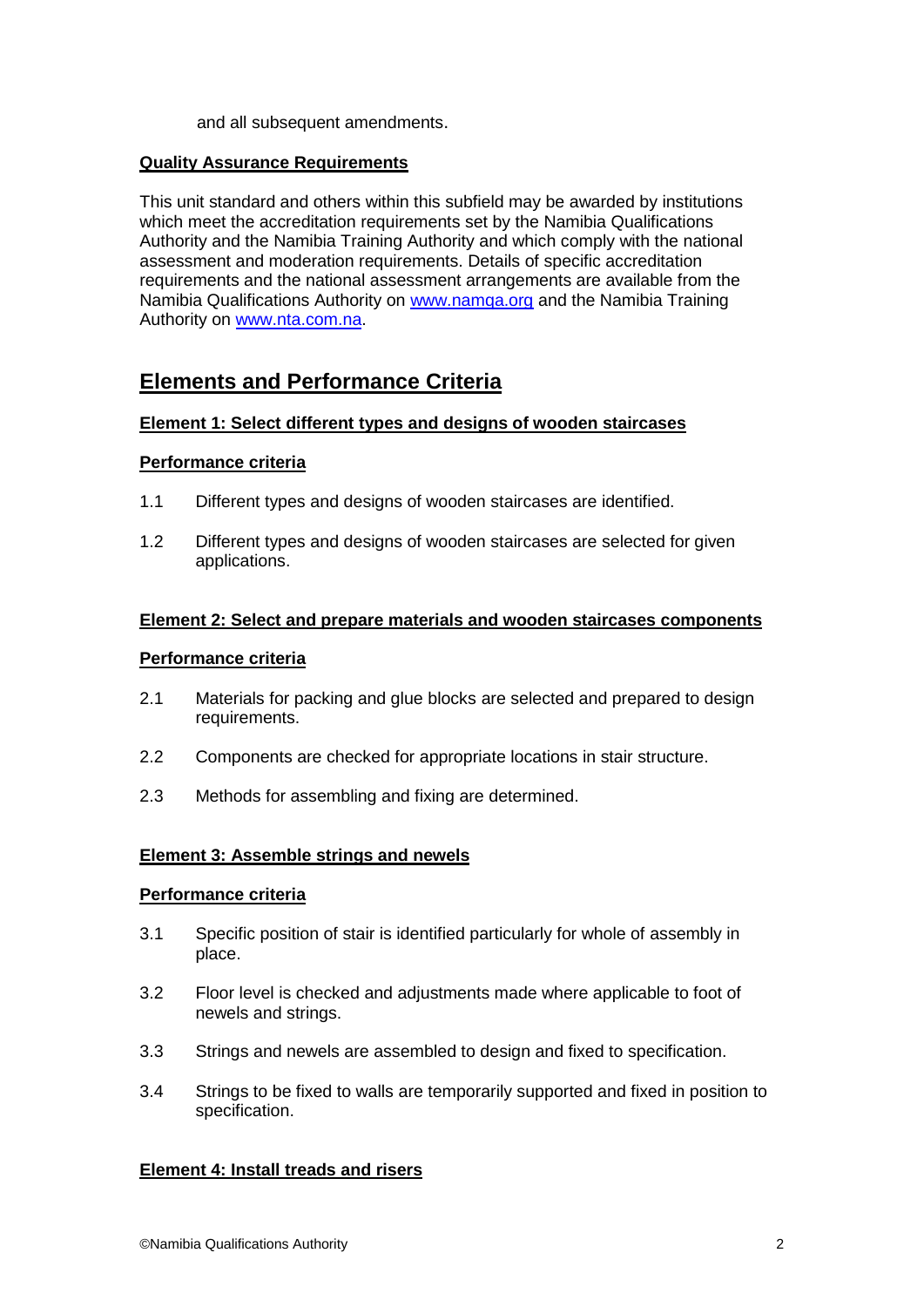# **Performance criteria**

- 4.1 Assembled strings and newels are temporarily braced in vertical position.
- 4.2 Treads and risers above newels are fitted and fixed to assembly to provide width.
- 4.3 Intermediate treads and risers are fitted and wedged where applicable to fit tight housing according to specification.
- 4.4 Flight is checked for true and square.
- 4.5 Glue blocks are fitted to treads and risers to specified locations.

# **Element 5: Assemble and install landings**

#### **Performance criteria**

- 5.1 Bearers and joints are fitted and fixed to level to specification for fixing.
- 5.2 Nosing and flooring are fitted and fixed to form landing to specified finish.
- 5.3 Fascia is fitted and fixed to landing to specification for finish.

#### **Element 6: Install handrail and balustrade**

#### **Performance criteria**

- 6.1 Balustrades and intermediate railing and handrails are fitted to form stair balustrade to specification.
- 6.2 Balusters are checked to ensure fitted plumb.
- 6.3 Newels are checked prior to final fixing to ensure plumb.
- 6.4 Hand railings are fitted and fixed.

#### **Element 7: Install spiral stair and curved strings**

# **Performance criteria**

- 7.1 Location of stair and first step are accurately marked on floor.
- 7.2 Central post is erected into true position, fixed at floor and temporarily braced at top.
- 7.3 Initial string section is temporarily supported in place for assembly.
- 7.4 Treads and risers are fitted into position to specification.